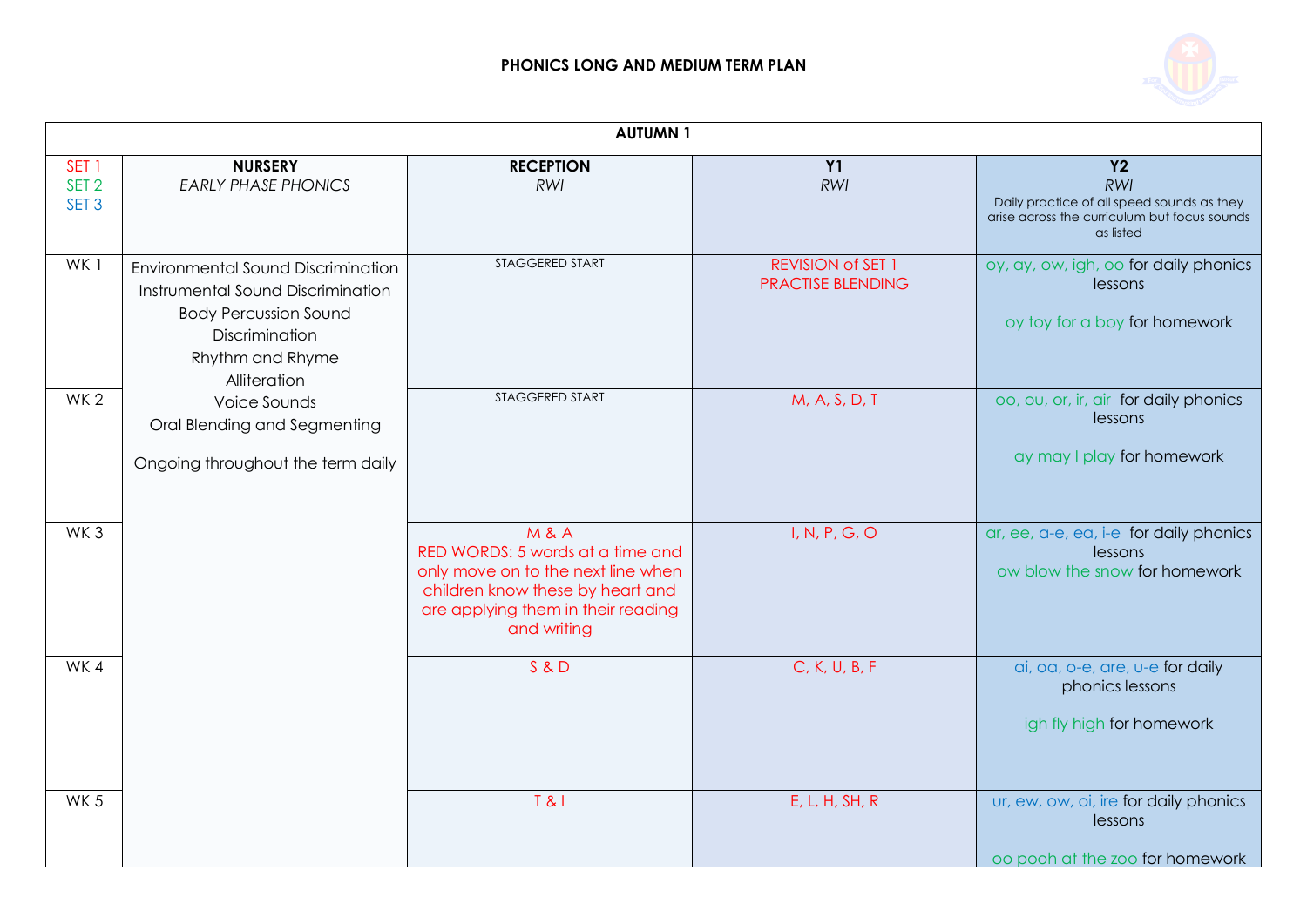

| WK6 | N&P   | J, V, Y, W, TH       | ear, ure, er, aw for daily phonics<br>lessons<br>oo look at a book for homework    |
|-----|-------|----------------------|------------------------------------------------------------------------------------|
|     |       |                      |                                                                                    |
| WK7 | G & O | Z, CH, QU, X, NG, NK | oy, ay, ow, igh, oo for daily phonics<br>lessons<br>ou shout it out for homework   |
| WK8 | C&K   | SET 1 ASSESSMENT     | oo, ou, or, ir, air for daily phonics<br>lessons<br>or, shut the door for homework |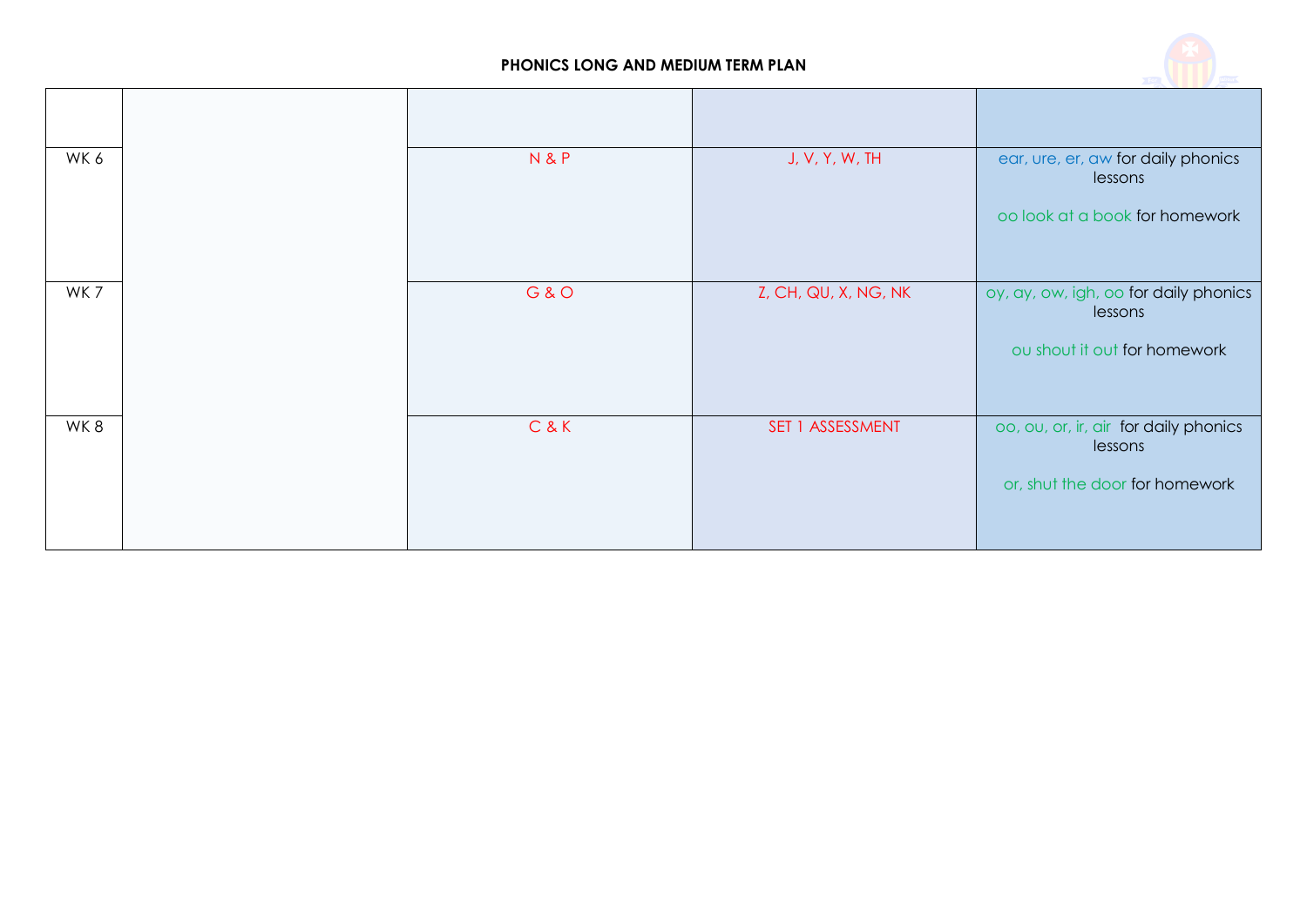

|                 | <b>AUTUMN 2</b>                                                                                                                                                                                                                                           |                  |                         |                                                                                        |  |
|-----------------|-----------------------------------------------------------------------------------------------------------------------------------------------------------------------------------------------------------------------------------------------------------|------------------|-------------------------|----------------------------------------------------------------------------------------|--|
|                 | <b>NURSERY</b>                                                                                                                                                                                                                                            | <b>RECEPTION</b> | <b>Y1</b>               | <b>Y2</b>                                                                              |  |
| WK1             | <b>Environmental Sound Discrimination</b><br>Instrumental Sound Discrimination<br><b>Body Percussion Sound</b><br>Discrimination<br>Rhythm and Rhyme<br>Alliteration<br>Voice Sounds<br>Oral Blending and Segmenting<br>Ongoing throughout the term daily | U & B            | AY, EE                  | ar, ee, a-e, ea, i-e for daily phonics<br>lessons<br>Ir whirl and twirl for homework   |  |
| WK <sub>2</sub> |                                                                                                                                                                                                                                                           | F & E            | IGH, OW (blow the snow) | ai, oa, o-e, are, u-e for daily<br>phonics lessons<br>air that's not fair for homework |  |
| WK <sub>3</sub> |                                                                                                                                                                                                                                                           | $L$ & H          | 00,00                   | ur, ew, ow, oi, ire for daily phonics<br>lessons<br>ar start the car for homework      |  |
| WK4             |                                                                                                                                                                                                                                                           | SH&R             | AR, OR                  | ear, ure, er, aw for daily phonics<br>lessons<br>ee what can you see for<br>homework   |  |
| WK <sub>5</sub> |                                                                                                                                                                                                                                                           | J & V            | AIR, IR                 | oy, ay, ow, igh, oo for daily phonics<br>lessons<br>a-e make a cake for homework       |  |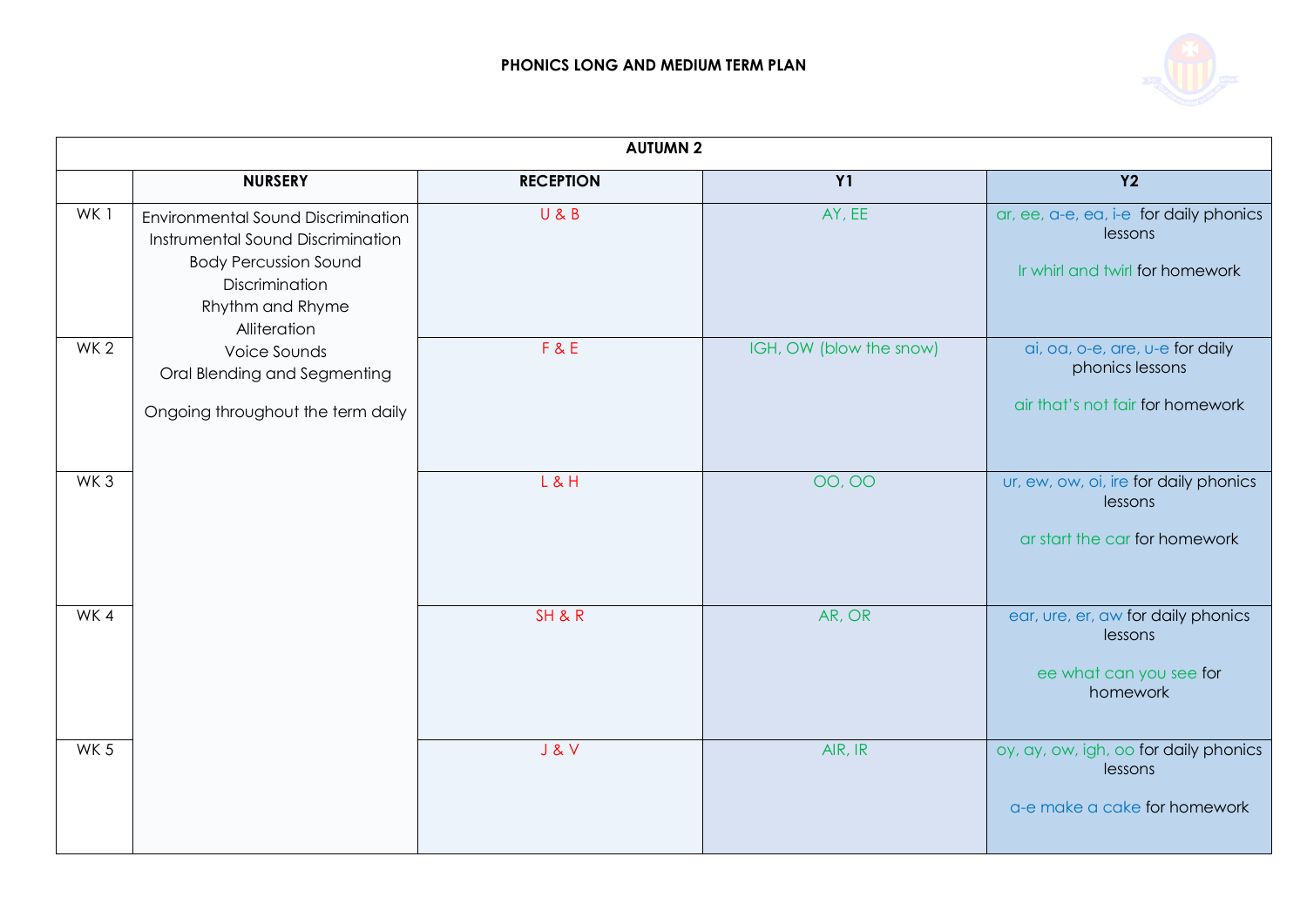

| WK 6 | Y & W  | OU, OY           | oo, ou, or, ir, air for daily phonics<br>lessons<br>ea cup of tea for homework |
|------|--------|------------------|--------------------------------------------------------------------------------|
|      |        |                  |                                                                                |
| WK7  | TH & Z | SET 2 ASSESSMENT | ar, ee, a-e, ea, i-e for daily phonics<br>lessons                              |
|      |        |                  | i-e nice smile for homework                                                    |
| WK8  |        |                  | ai, oa, o-e, are, u-e for daily<br>phonics lessons                             |
|      |        |                  | ai snail in the rain for homework                                              |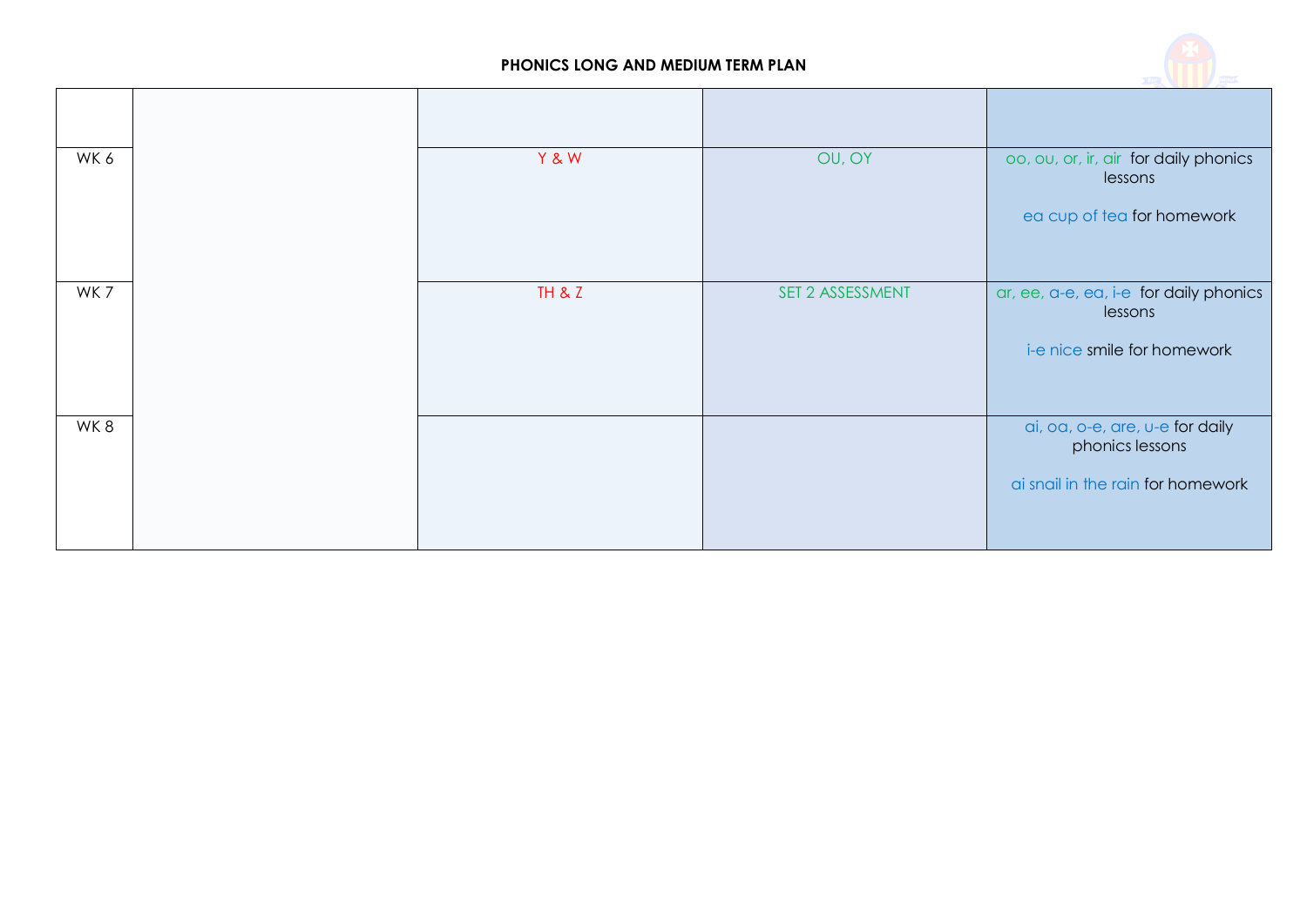

|                 |                                                                                                                                                                                                                                                            | <b>SPRING 1</b>  |                          |                                                                                         |
|-----------------|------------------------------------------------------------------------------------------------------------------------------------------------------------------------------------------------------------------------------------------------------------|------------------|--------------------------|-----------------------------------------------------------------------------------------|
|                 | <b>NURSERY</b>                                                                                                                                                                                                                                             | <b>RECEPTION</b> | <b>Y1</b>                | <b>Y2</b>                                                                               |
| WK1             | <b>Environmental Sound Discrimination</b><br>Instrumental Sound Discrimination<br><b>Body Percussion Sound</b><br>Discrimination<br>Rhythm and Rhyme<br>Alliteration<br>Voice Sounds<br>Oral Blending and Segmenting<br>On going throughout the term daily | <b>CH</b>        | <b>REVISION OF SET 2</b> | ur, ew, ow, oi, ire for daily phonics<br>lessons<br>oa goat in a boat for homework      |
| WK <sub>2</sub> |                                                                                                                                                                                                                                                            | QU               | EA, OI                   | Ear, ure, er, aw for daily phonics<br>lessons<br>o-e phone home for homework            |
| WK <sub>3</sub> |                                                                                                                                                                                                                                                            | $\mathsf{X}$     | $A-E, I-E$               | oy, ay, ow, igh, oo for daily phonics<br>lessons<br>are care and share for homework     |
| WK4             |                                                                                                                                                                                                                                                            | <b>NG</b>        | $O-E, U-E$               | oo, ou, or, ir, air for daily phonics<br>lessons<br>u-e huge brute for homework         |
| WK <sub>5</sub> |                                                                                                                                                                                                                                                            | <b>NK</b>        | AW, ARE                  | ar, ee, a-e, ea, i-e for daily phonics<br>lessons<br>ur nurse with a purse for homework |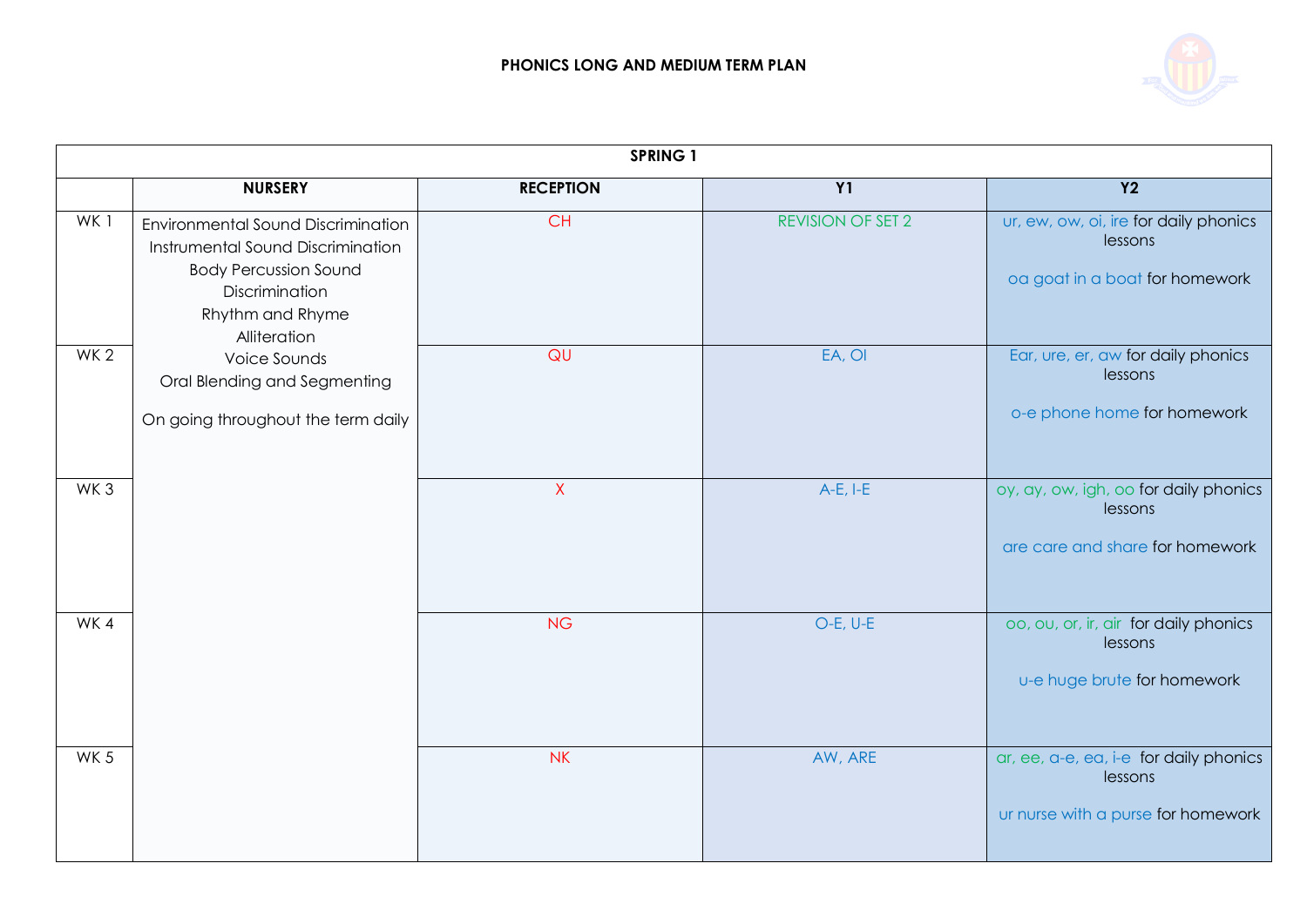

| WK 6 | Allow for rolling | UR, ER             | ai, oa, o-e, are, u-e for daily<br>phonics lessons |
|------|-------------------|--------------------|----------------------------------------------------|
|      |                   |                    | ew chew the stew for homework                      |
| WK7  |                   | OW (brown cow), AI | ur, ew, ow, oi, ire for daily phonics<br>lessons   |
|      |                   |                    | ow brown cow for homework                          |
| WK8  |                   |                    | ear, ure, er, aw for daily phonics<br>lessons      |
|      |                   |                    | oi spoil the boy for homework                      |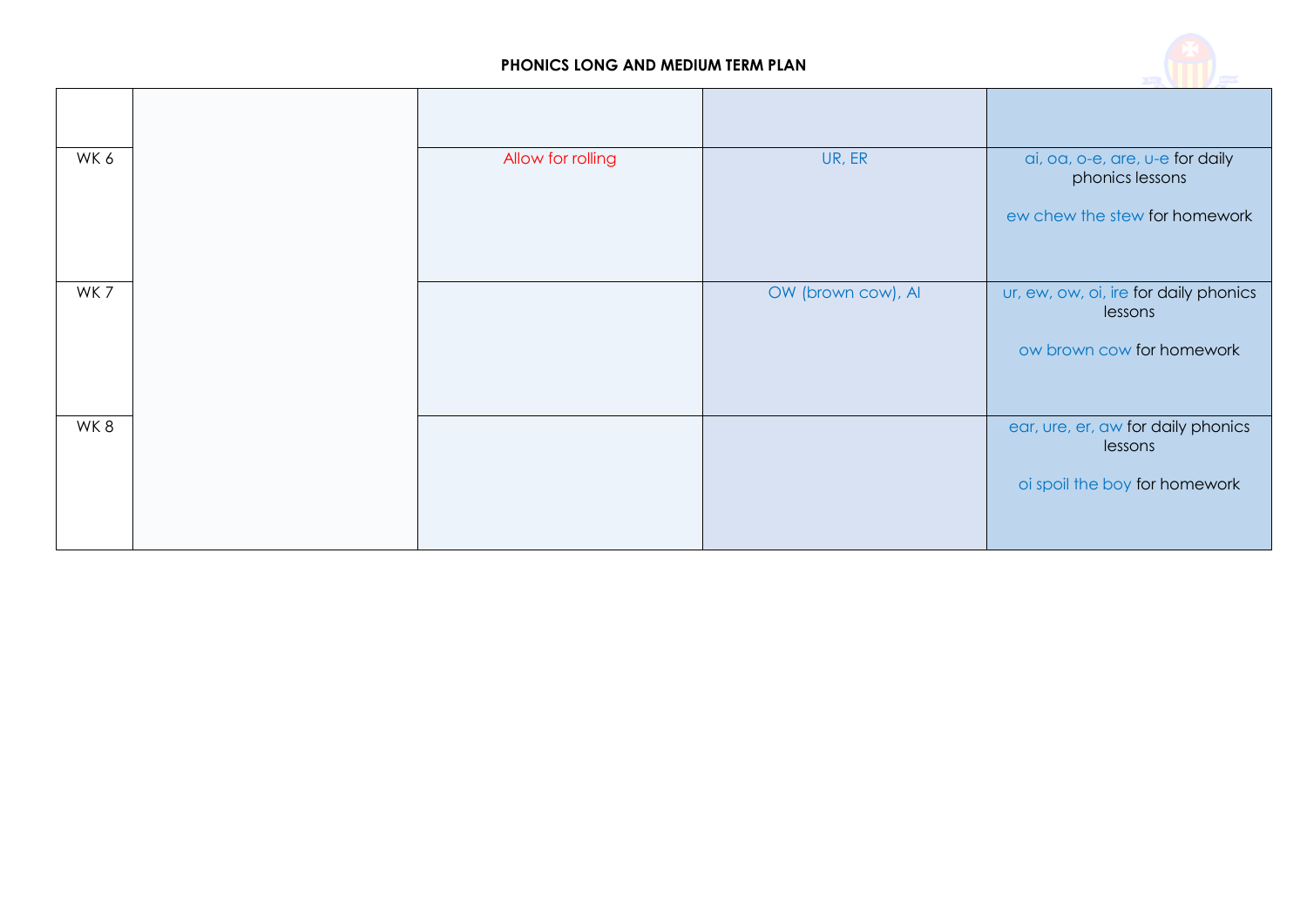

|                 |                                                                              | <b>SPRING 2</b>         |                                                       |                                                                                             |
|-----------------|------------------------------------------------------------------------------|-------------------------|-------------------------------------------------------|---------------------------------------------------------------------------------------------|
|                 | <b>NURSERY</b>                                                               | <b>RECEPTION</b>        | <b>Y1</b>                                             | $\overline{Y2}$                                                                             |
| WK 1            | Autumn term aspects continued<br>throughout the term<br>Sound of the week: M | AY<br>may I play        | OA, EW                                                | oy, ay, ow, igh, oo for daily phonics<br>lessons<br>ire, ire, fire, fire for homework       |
| WK <sub>2</sub> | $\overline{A}$                                                               | EE.<br>what can you see | IRE, EAR                                              | oo, ou, or, ir, air for daily phonics<br>lessons<br>ear, hear with your ear for<br>homework |
| WK <sub>3</sub> | $\mathsf{S}$                                                                 | <b>IGH</b><br>fly high  | <b>ure</b>                                            | ar, ee, a-e, ea, i-e for daily phonics<br>lessons<br>ure sure it's pure for homework        |
| WK4             | D                                                                            | OW<br>blow the snow     | SET 3 REVISION, CONSOLIDATION<br>and READING PRACTICE | si, oa, o-e, are, u-e for daily phonics<br>lessons<br>er better letter for homework         |
| WK <sub>5</sub> |                                                                              | OO<br>poo at the zoo    |                                                       | ur, ew, ow, oi, ire for daily phonics<br>lessons<br>aw yawn at dawn for homework            |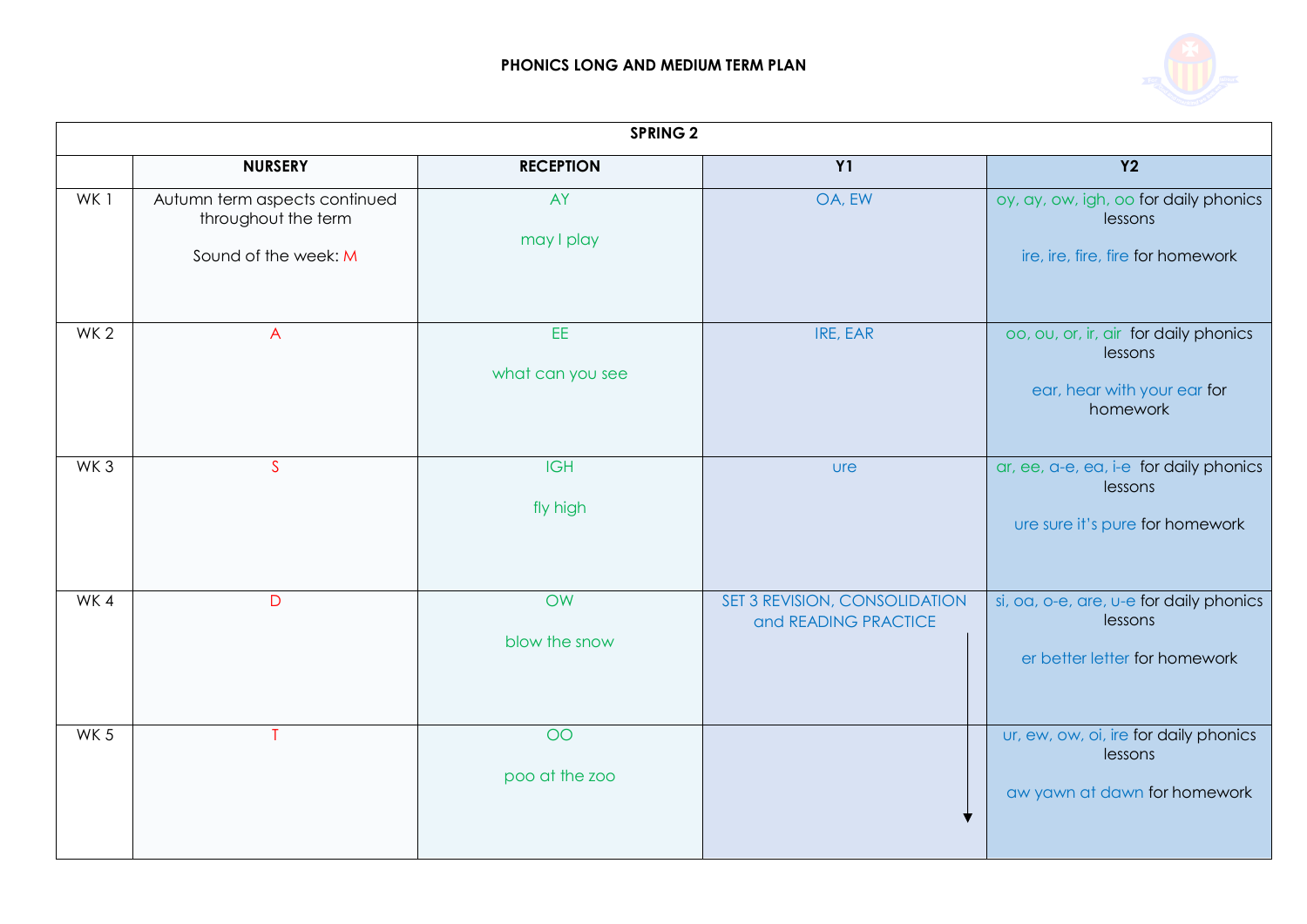

| WK 6 |                | OO<br>look at a book |                  | ear, ure, er, aw for daily phonics<br>lessons    |
|------|----------------|----------------------|------------------|--------------------------------------------------|
| WK7  | $\overline{N}$ |                      | SET 3 ASSESSMENT | oy, ay, ow, igh, oo for daily phonics<br>lessons |
| WK8  | P              |                      |                  | oo, ou, or, ir, air for daily phonics<br>lessons |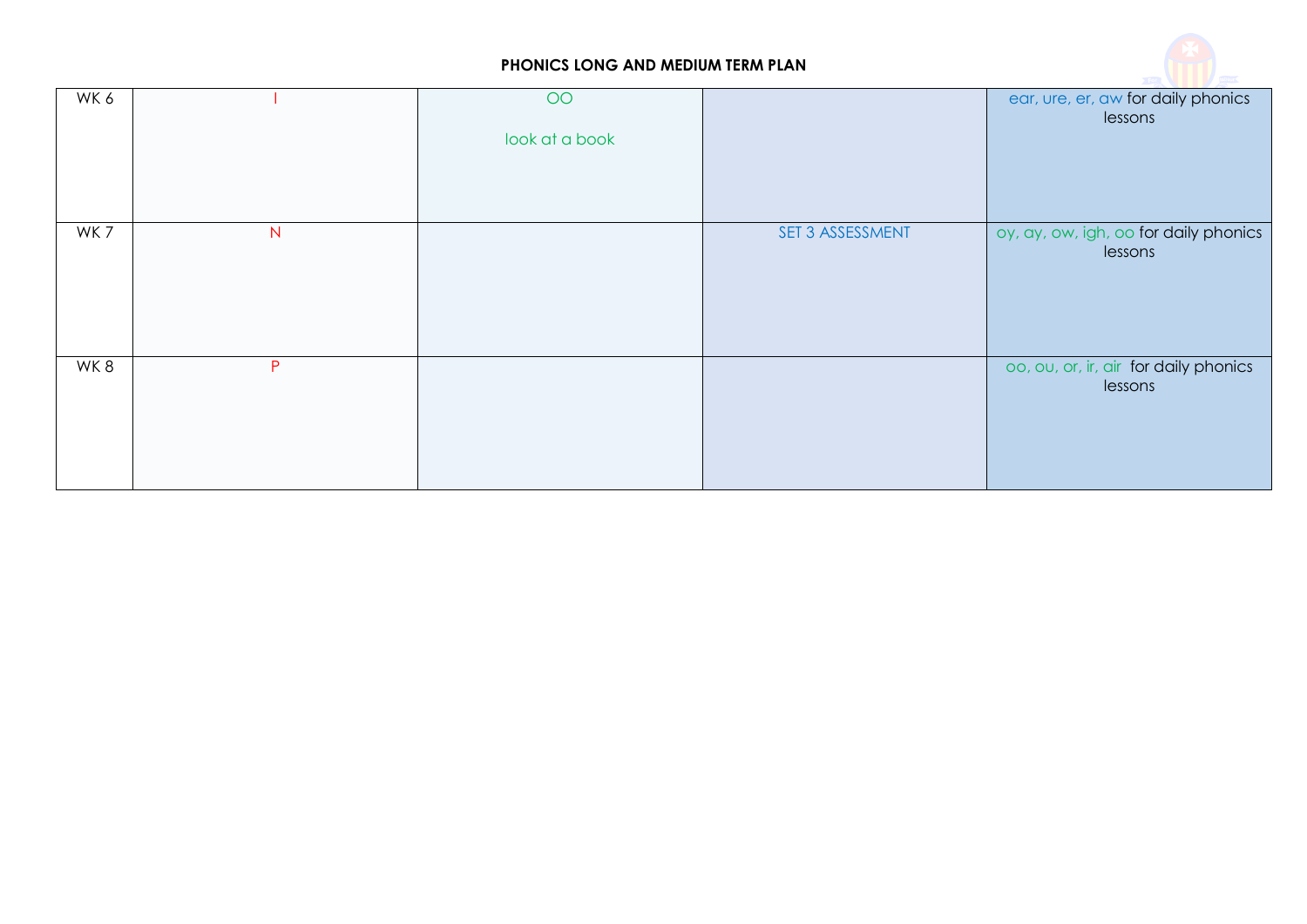

|                 | <b>SUMMER 1</b> |                                                      |                                                                      |                                                    |  |
|-----------------|-----------------|------------------------------------------------------|----------------------------------------------------------------------|----------------------------------------------------|--|
|                 | <b>NURSERY</b>  | <b>RECEPTION</b>                                     | Y1                                                                   | Y2                                                 |  |
| WK1             | G               | <b>AR</b><br>start the car                           | SET1, SET 2, SET 3<br><b>READING PRACTICE</b><br>PROGRESS ASSESSMENT | ar, ee, a-e, ea, i-e for daily phonics<br>lessons  |  |
| WK <sub>2</sub> | $\circ$         | <b>OR</b><br>shut the door                           | PHONICS SCREENING PRACTICE                                           | ai, oa, o-e, are, u-e for daily<br>phonics lessons |  |
| WK <sub>3</sub> | $\mathsf{C}$    | <b>AIR</b><br>that's not fair                        | $-e$ , $es$                                                          | ur, ew, ow, oi, ire for daily phonics<br>lessons   |  |
| WK4             | K               | $\ensuremath{\mathsf{IR}}\xspace$<br>whirl and twirl | -ing                                                                 | ear, ure, er, aw for daily phonics<br>lessons      |  |
| WK <sub>5</sub> | $\cup$          | OU<br>shout it out                                   | -ed                                                                  | oy, ay, ow, igh, oo for daily phonics<br>lessons   |  |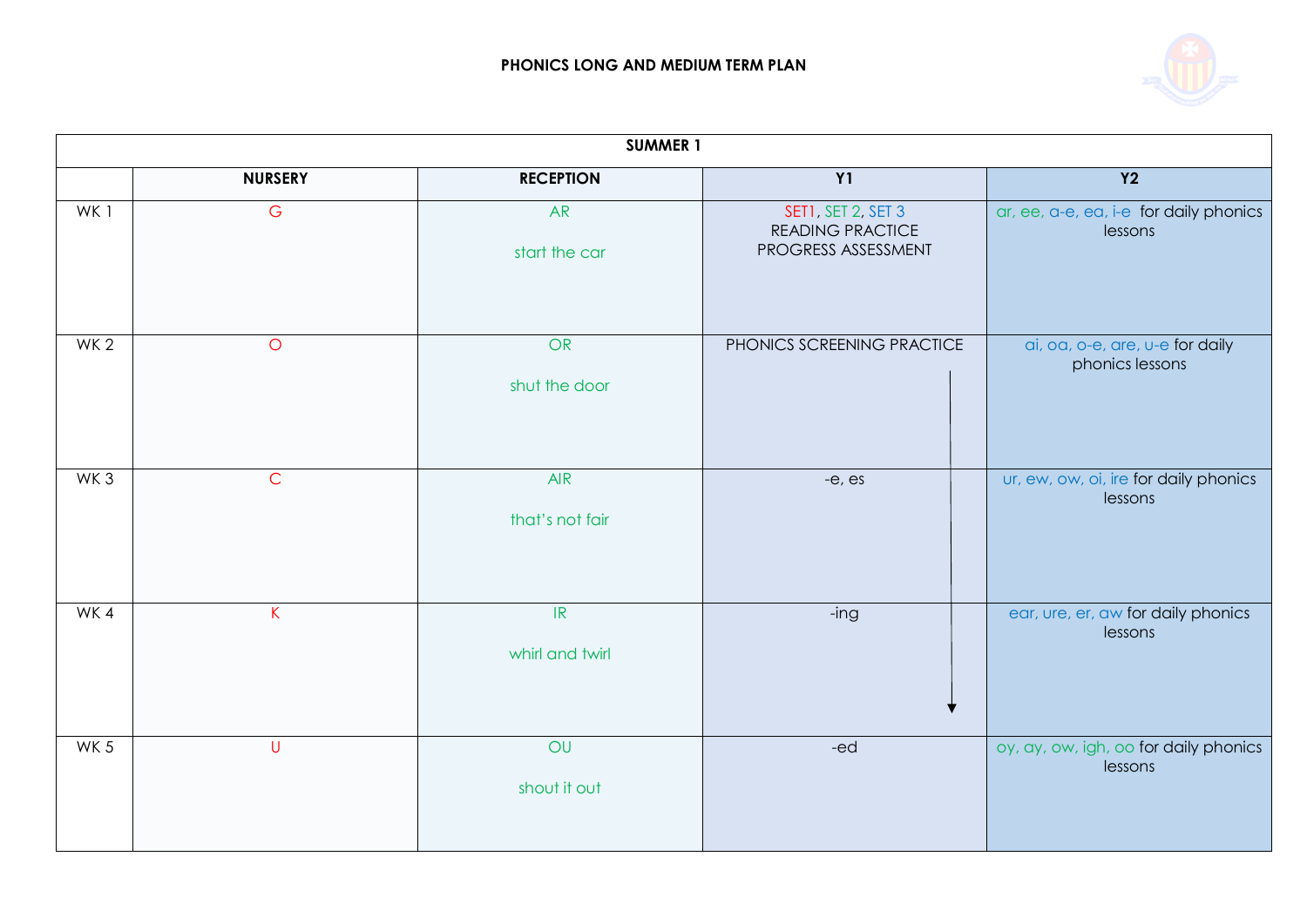

| WK6 | $\sf B$ | OY<br>toy for a boy | -er, est         | oo, ou, or, ir, air for daily phonics<br>lessons   |
|-----|---------|---------------------|------------------|----------------------------------------------------|
| WK7 | F.      |                     | I'm, I'll, we'll | ar, ee, a-e, ea, i-e for daily phonics<br>lessons  |
| WK8 | E       |                     |                  | ai, oa, o-e, are, u-e for daily<br>phonics lessons |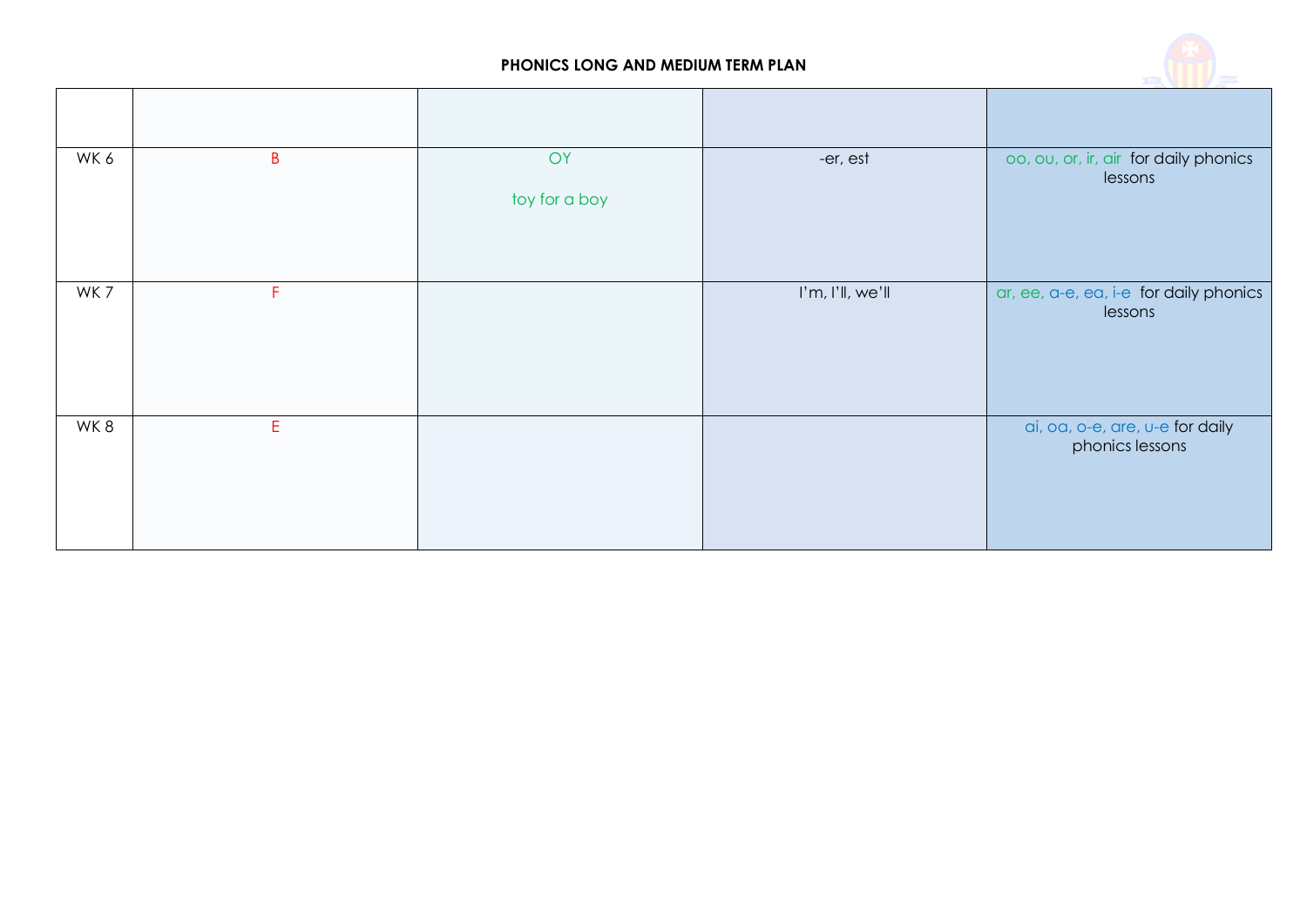

|                 | <b>SUMMER 2</b> |                                                 |                                                           |                                                   |  |
|-----------------|-----------------|-------------------------------------------------|-----------------------------------------------------------|---------------------------------------------------|--|
|                 | <b>NURSERY</b>  | <b>RECEPTION</b>                                | Y1                                                        | Y2                                                |  |
| WK 1            | L               | AY                                              | <b>BUILDING FLUENCY AND</b><br>CONFIDENCE IN WORD READING | ur, ew, ow, oi, ire for daily phonics<br>lessons  |  |
|                 |                 | EE.                                             |                                                           |                                                   |  |
| WK <sub>2</sub> | $\mathsf H$     | <b>IGH</b><br>OW                                | FOCUS ON TRICKY SOUNDS                                    | ear, ure, er, aw for daily phonics<br>lessons     |  |
|                 |                 |                                                 |                                                           |                                                   |  |
| WK <sub>3</sub> | $\mathsf{R}$    | $\overline{O}O$                                 |                                                           | oy, ay, ow, igh, oo for daily phonics<br>lessons  |  |
|                 |                 | $\overline{O}O$                                 |                                                           |                                                   |  |
| WK4             | J               | <b>AR</b>                                       |                                                           | oo, ou, or, ir, air for daily phonics<br>lessons  |  |
|                 |                 | OR                                              |                                                           |                                                   |  |
| WK <sub>5</sub> | V               | <b>AIR</b><br>$\ensuremath{\mathsf{IR}}\xspace$ |                                                           | ar, ee, a-e, ea, i-e for daily phonics<br>lessons |  |
|                 |                 |                                                 |                                                           |                                                   |  |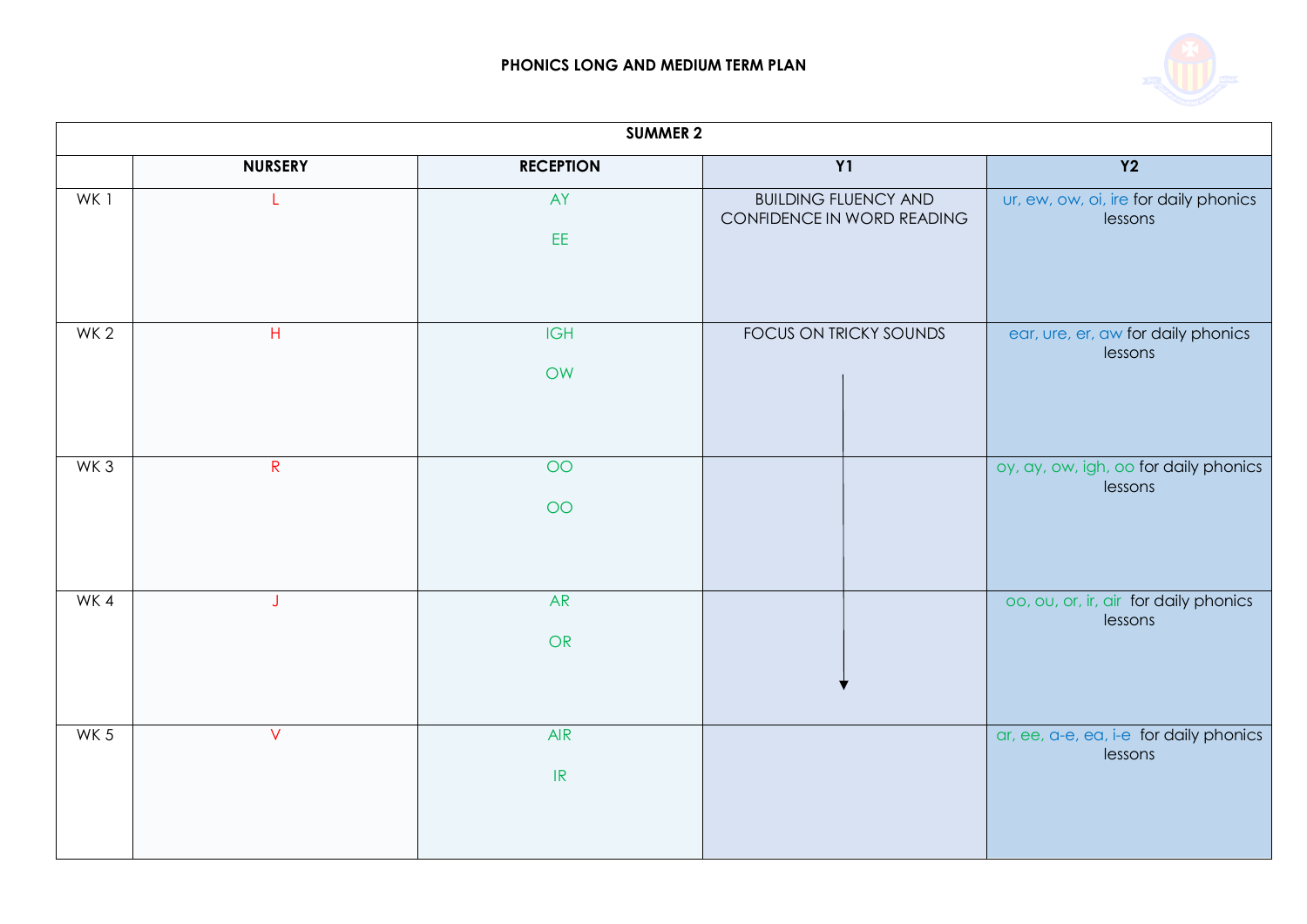

| WK 6 |   | OU<br>OY | ai, oa, o-e, are, u-e for daily<br>phonics lessons |
|------|---|----------|----------------------------------------------------|
|      |   |          |                                                    |
| WK 7 | W |          |                                                    |
| WK8  |   |          |                                                    |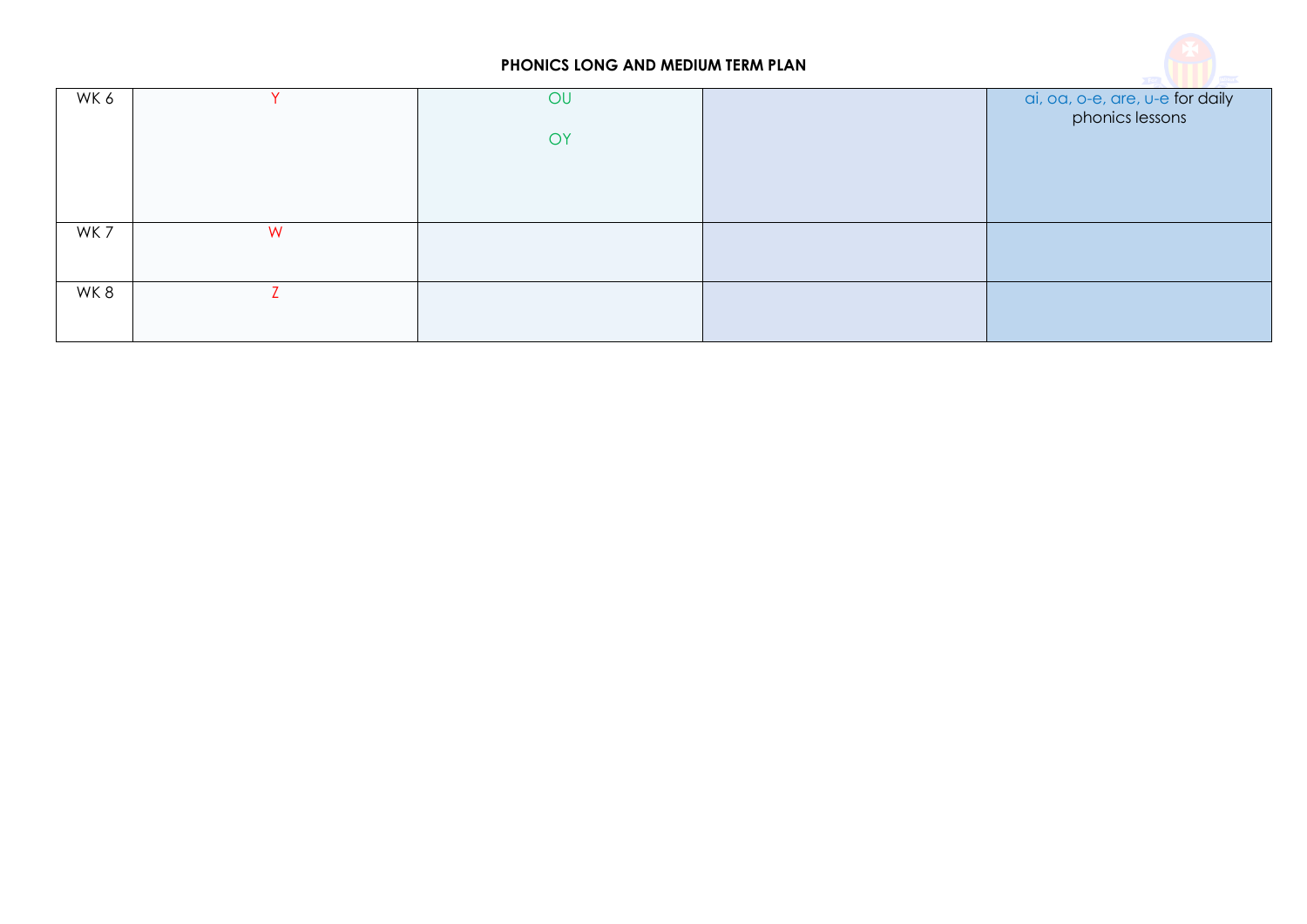#### **PHONICS LESSON STRUCTURE**



| Introducing new sound<br>'Say it'<br>Recognising sound<br>'See it'                         | Focus on tongue and mouth movements<br>Whether the sound is stretchy or bouncy<br>Check correct pronunciation before moving on<br>Look at difference between other sounds e.g. m/n<br>Can you think of any words that contain this sound?<br>Show grapheme - speed sound card (letter side)<br>Can you see this sound around the room?<br>Recognise it in wall chart |
|--------------------------------------------------------------------------------------------|----------------------------------------------------------------------------------------------------------------------------------------------------------------------------------------------------------------------------------------------------------------------------------------------------------------------------------------------------------------------|
| Sounding out within a word<br>'Read it'                                                    | List of words containing this sound and other sounds previously taught<br>Fred fingers and sound buttons to segment and blend words<br>No pictures                                                                                                                                                                                                                   |
| Sounding out within a sentence<br>with red words<br>'Read it in a sentence'                | Sentence containing words with this sound combined with sounds and red words previously taught<br>No unknown sounds or words or pictures                                                                                                                                                                                                                             |
| Understanding meaning of words<br>containing sound - new<br>vocabulary.<br>'Understand it' | Unpicking meaning of any unfamiliar words in the sentence - adding to vocab/word wall                                                                                                                                                                                                                                                                                |
| Match the sound to the pictures<br>'Match it'                                              | Listening in for the sound – matching to pictures beginning with or containing this sound                                                                                                                                                                                                                                                                            |
| Practise forming the sound<br>'Write it'                                                   | Introducing picture side of speed sound card. Practising formation rhyme and practising forming sound - focus on beginning and end<br>position<br>Writing in the air - magic finger, on leg, on someone else's back, on whiteboards or coming up to write in the board                                                                                               |
| Practise forming the sound in the<br>context of a word<br>'Write it in a word'             | Practising writing sound in the context of a word - only combined with sounds already learnt<br>No picture prompts<br>Using Fred fingers and sound buttons                                                                                                                                                                                                           |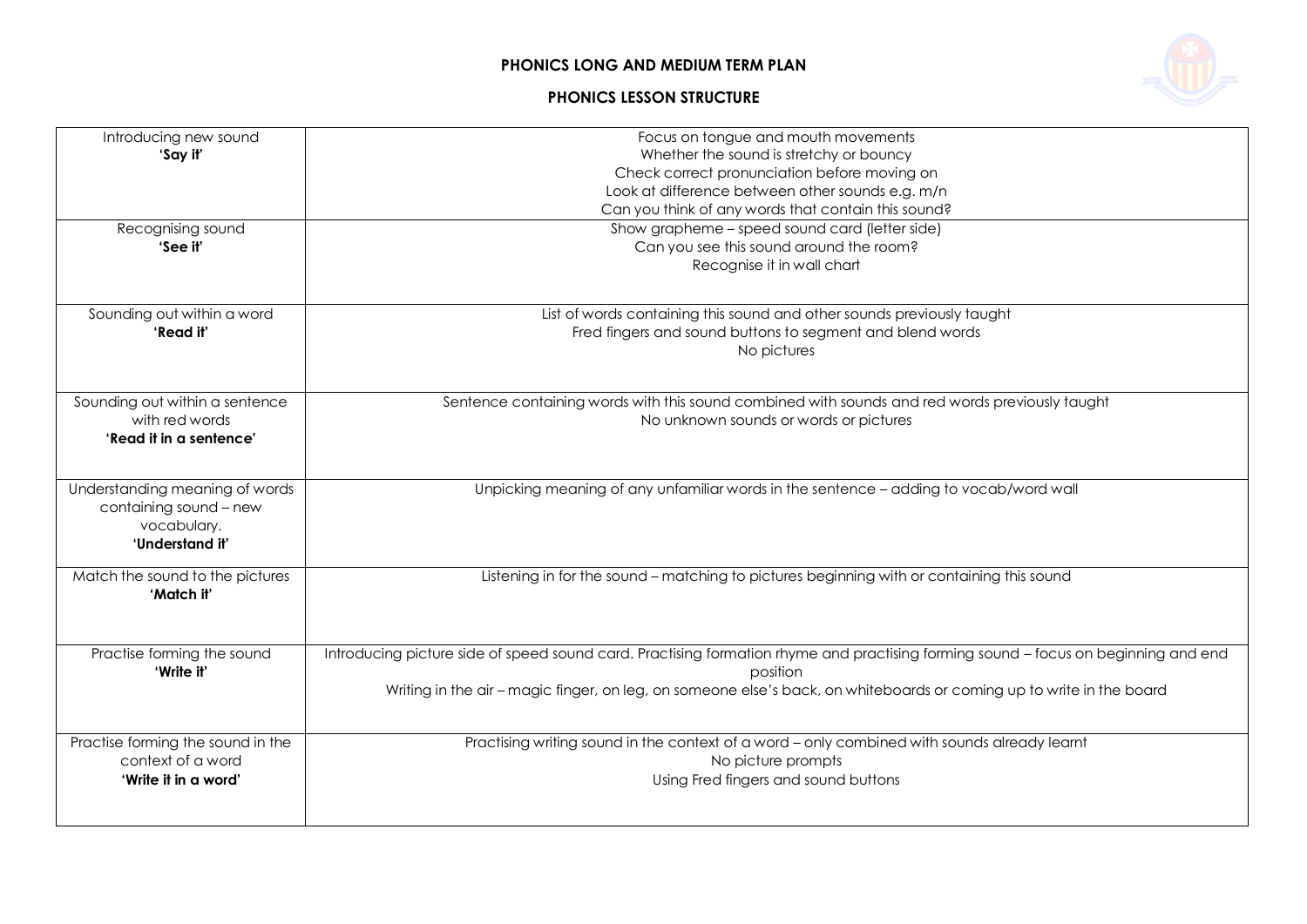

| Practise forming the sound in the | Practising writing sound in the context of a sentence – only combined with sounds and red words already learnt |
|-----------------------------------|----------------------------------------------------------------------------------------------------------------|
| context of a sentence             | No picture prompts. Using Fred fingers and sound buttons                                                       |
| 'Write it in a sentence'          |                                                                                                                |
|                                   |                                                                                                                |
|                                   |                                                                                                                |